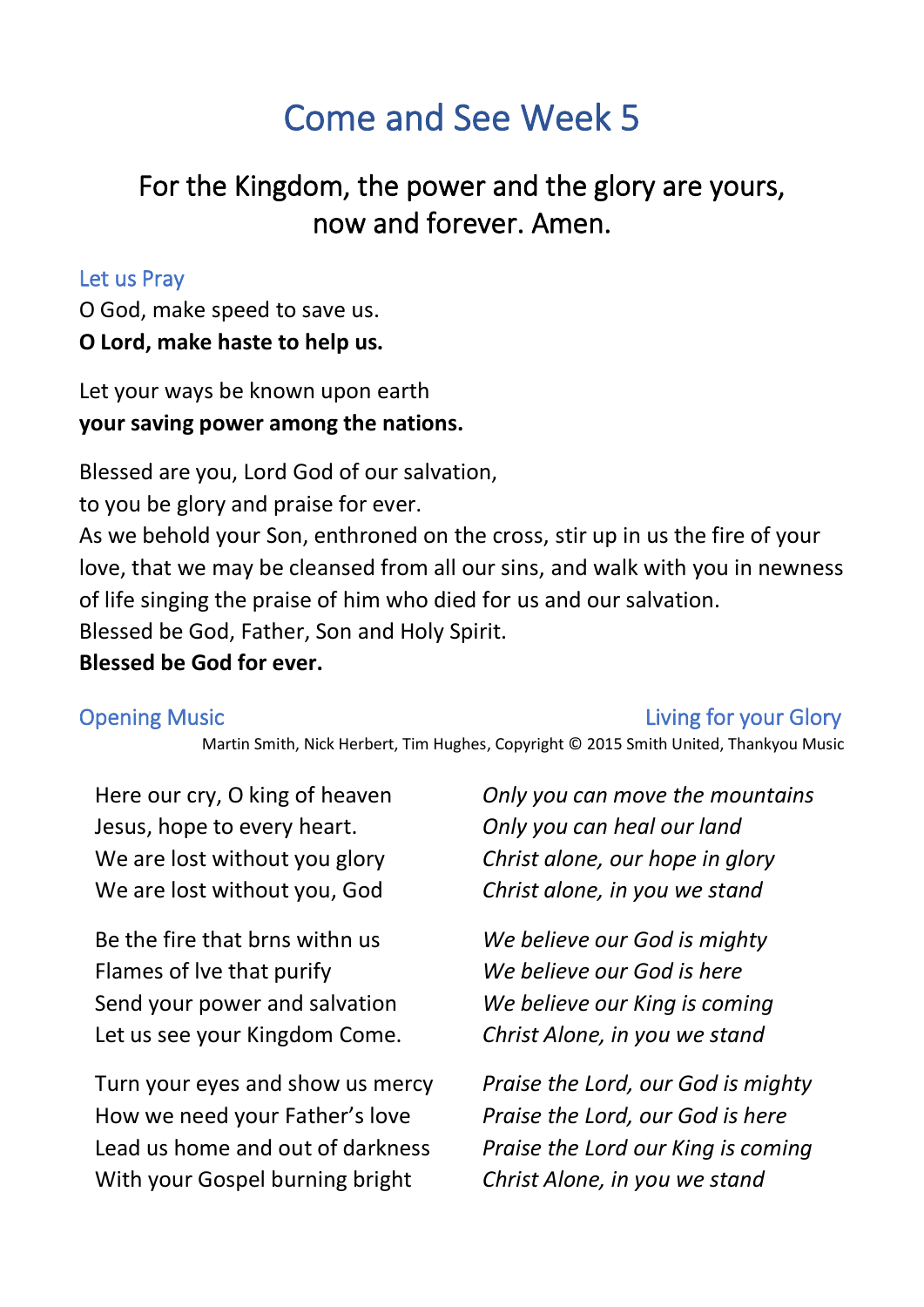That this evening may be holy, good and peaceful, let us pray with one heart and mind.

#### *Silence is kept*

As our evening prayer rises before you, O God, **so may your mercy come down upon us to cleanse our hearts and set us free to sing your praise now and for ever. Amen**

Jesus taught his disciples to pray, saying **Our Father in heaven, hallowed be your name, your kingdom come, your will be done, on earth as in heaven. Give us today our daily bread. Forgive us our sins as we forgive those who sin against us. Lead us not into temptation but deliver us from evil. For the kingdom, the power, and the glory are yours now and for ever. Amen.**

#### Beginning to talk

Any reflections from our journey through the Lord's Prayer so far?

#### Video – Bishop Steven - https://www.youtube.com/watch?v=\_FpGD9Gz1oQ

#### Our Lent Conversation

Did anything energise you in +Steven's video? Did it raise any questions? Is this line a statement of fact? an expression of desire? an active 'giving' of these things to God? Or something else? What do you think 'glory' means? How do we give God glory? What do you think 'power' means? What is God's power? How is it revealed<sup>1</sup>? If we give the power and the glory to God, can we retain any for ourselves? Lord Acton (1887) said 'Power tends to corrupt, and absolute power corrupts absolutely'. Is this true? How should we avoid abuse of power in the church?

The Bishop quoted the opening from the Westminster Shorter Catechism: 'The chief end of man is…' How would you begin a catechism?

 $11$  Cor 1:18: the message of the cross is foolishness to those who are perishing, but to us who are being saved it is the power of God.; 2 Cor 12:9: "…my power is made perfect in weakness."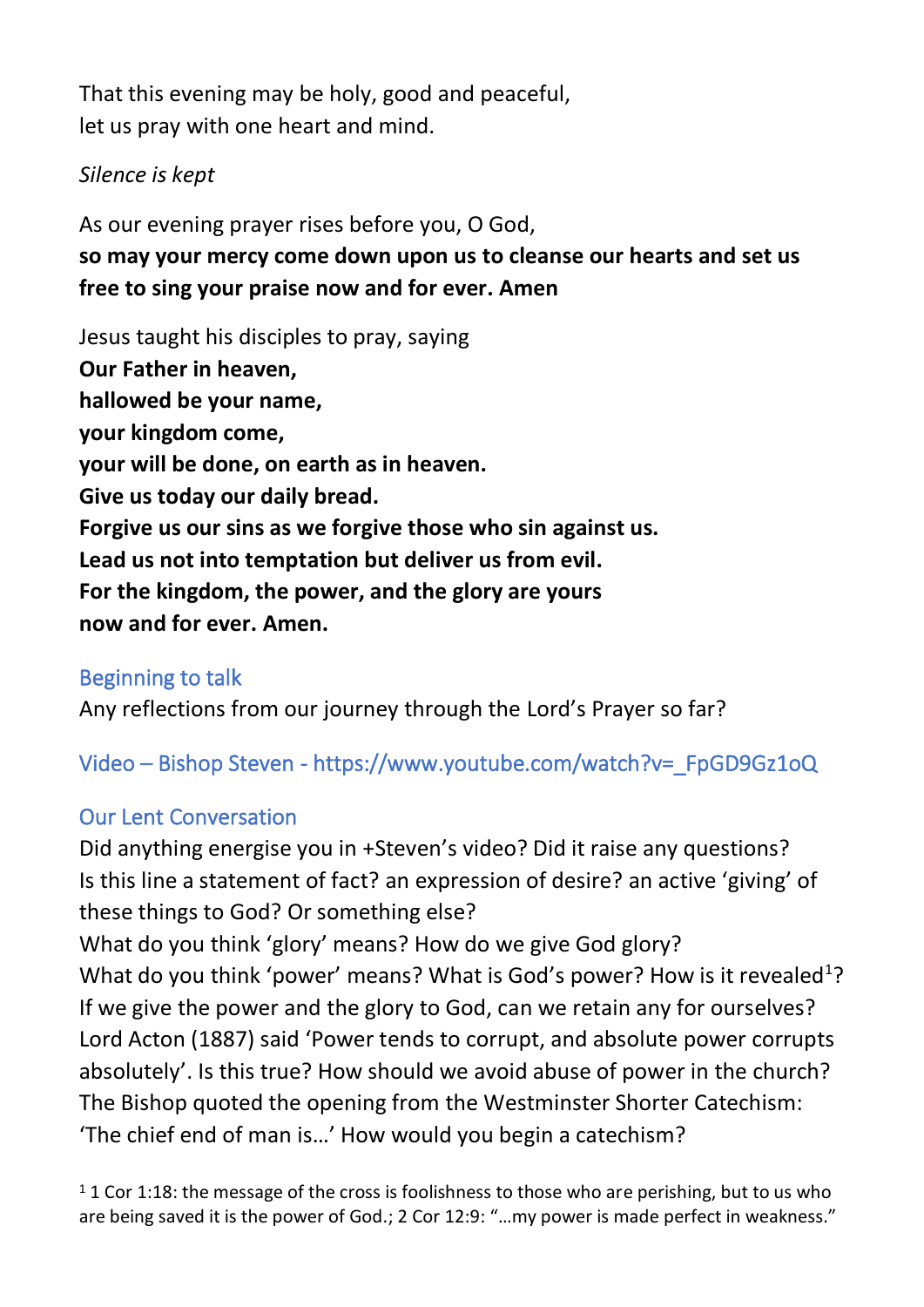#### Psalm 68

- **1 May God arise, may his enemies be scattered; may his foes flee before him.**
- **3 But may the righteous be glad and rejoice before God; may they be happy and joyful.**
- **4 Sing to God, sing in praise of his name, extol him who rides on the clouds; rejoice before him—his name is the LORD.**
- **19 Praise be to the Lord, to God our Saviour, who daily bears our burdens.**
- **20 Our God is a God who saves; from the Sovereign LORD comes escape from death.**
- **28 Summon your power, God; show us your strength, our God, as you have done before.**
- **32 Sing to God, you kingdoms of the earth, sing praise to the Lord,**
- **34 Proclaim the power of God, whose majesty is over Israel, whose power is in the heavens.**
- **35 You, God, are awesome in your sanctuary; the God of Israel gives power and strength to his people. Praise be to God!**

### Reading – Matthew 11:25-30

 $25$  At that time Jesus said, "I praise you, Father, Lord of heaven and earth, because you have hidden these things from the wise and learned, and revealed them to little children. <sup>26</sup> Yes, Father, for this is what you were pleased to do.

 $27$  "All things have been committed to me by my Father. No one knows the Son except the Father, and no one knows the Father except the Son and those to whom the Son chooses to reveal him.

<sup>28</sup> "Come to me, all you who are weary and burdened, and I will give you rest.  $29$  Take my yoke upon you and learn from me, for I am gentle and humble in heart, and you will find rest for your souls. <sup>30</sup> For my yoke is easy and my burden is light."

*Silence is kept*